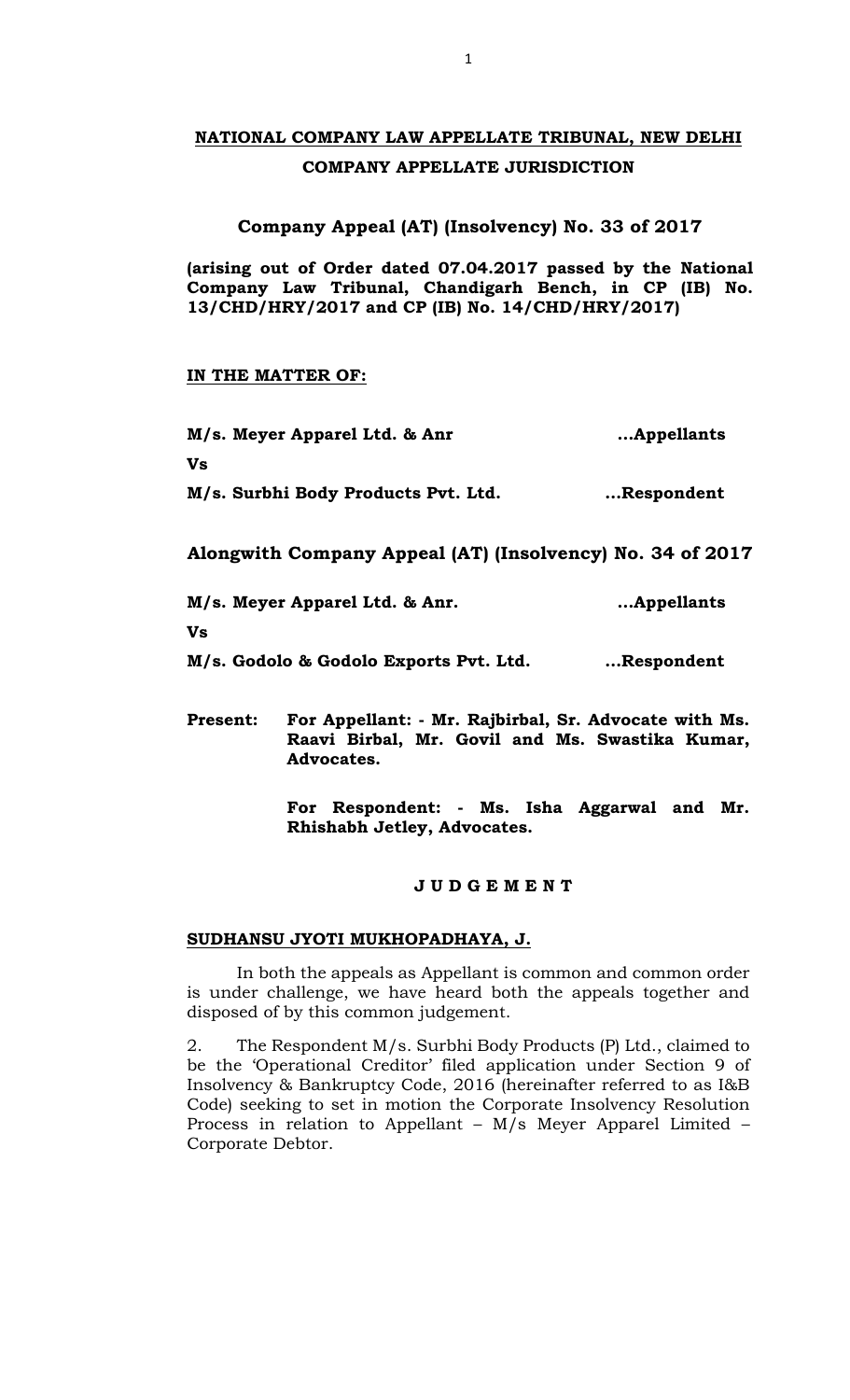3. Another M/s Godolo and Godolo Exports Pvt. Ltd. also claimed to be 'Operational Creditor' and filed similar application under Section 9 of the I&B Code against Appellant/Corporate Debtor.

4. Both the aforesaid applications were heard together and by impugned common order dated 7th April 2017, the Adjudicating Authority admitted both the applications and initiated Corporate Insolvency Resolution Process, declaring moratorium prohibiting the institution of suits, continuation of pending suits and other proceedings against Corporate Debtor.

5. The main ground taken by the Appellant is that the petition under Section 9 of the I&B Code was not maintainable there being existence of dispute between the parties with regard to the debt claimed by Operational Creditor.

6. In Appeal No. 33 of 2017, it is stated that the respondent issued a notice for recovery-cum-winding up proceedings dated 2nd March 2015 allegedly claiming an amount of Rs. 2,13,570/- (Rupees two lakh thirteen thousand five hundred and seventy) along with 24% interest. Pursuant to the aforesaid notice under Section 433, 434 and 450 of the Companies Act 1956 a case has been instituted before the Hon'ble High Court of Punjab & Haryana in C.P. No. 164 of 2015 with an application for appointment of Provisional Liquidator.

7. It is further stated that Appellant No. 1 company suffered loss due to inferior quality of goods supplied by Respondent/Operational Creditor and based on notices dated 27<sup>th</sup> February 2015, 4<sup>th</sup> September 2015, 8th September 2015 and 21st September 2015 and the debit note dated 8th September 2015, the Appellant/Corporate Debtor has already filed a Suit for recovery of Rs. 2,16,610/- against the Respondent/Operational Creditor before the Court of Civil Judge (Senior Division), Gurugram.

8. It is further pleaded that in the meantime, pursuant to the petitions preferred by the Corporate Debtor, the Hon'ble High Court has already passed order on 8<sup>th</sup> September 2015 and then on 9<sup>th</sup> January 2017.

9. Exactly similar ground has been taken in the other appeal. Both the Operational Creditor (s) have appeared and accepted that disputes were pending with regard to the amount of debts claimed by them. A joint petition has been filed by the parties, along with supporting affidavit for disposal of both the appeal (s) in the light of the 'settlement' entered between the parties with supporting affidavits.

10. Ld. Counsel for one of the 'creditor' appeared and submitted he has instruction to file a petition for intervention as the creditor has already filed claim pursuant to notice of advertisement issued by Interim Resolution Professional.

11. From the common impugned order dated 07.04.2017 passed by the Adjudicating Authority, Chandigarh Bench, Chandigarh in CP (IB) No. 13/CHD/HRY/2017 & CP (IB) No. 14/CHD/HRY/2017, while we find that the Adjudicating Authority noticed the purchase and supply of various qualities of interlining and linen items by Corporate Debtor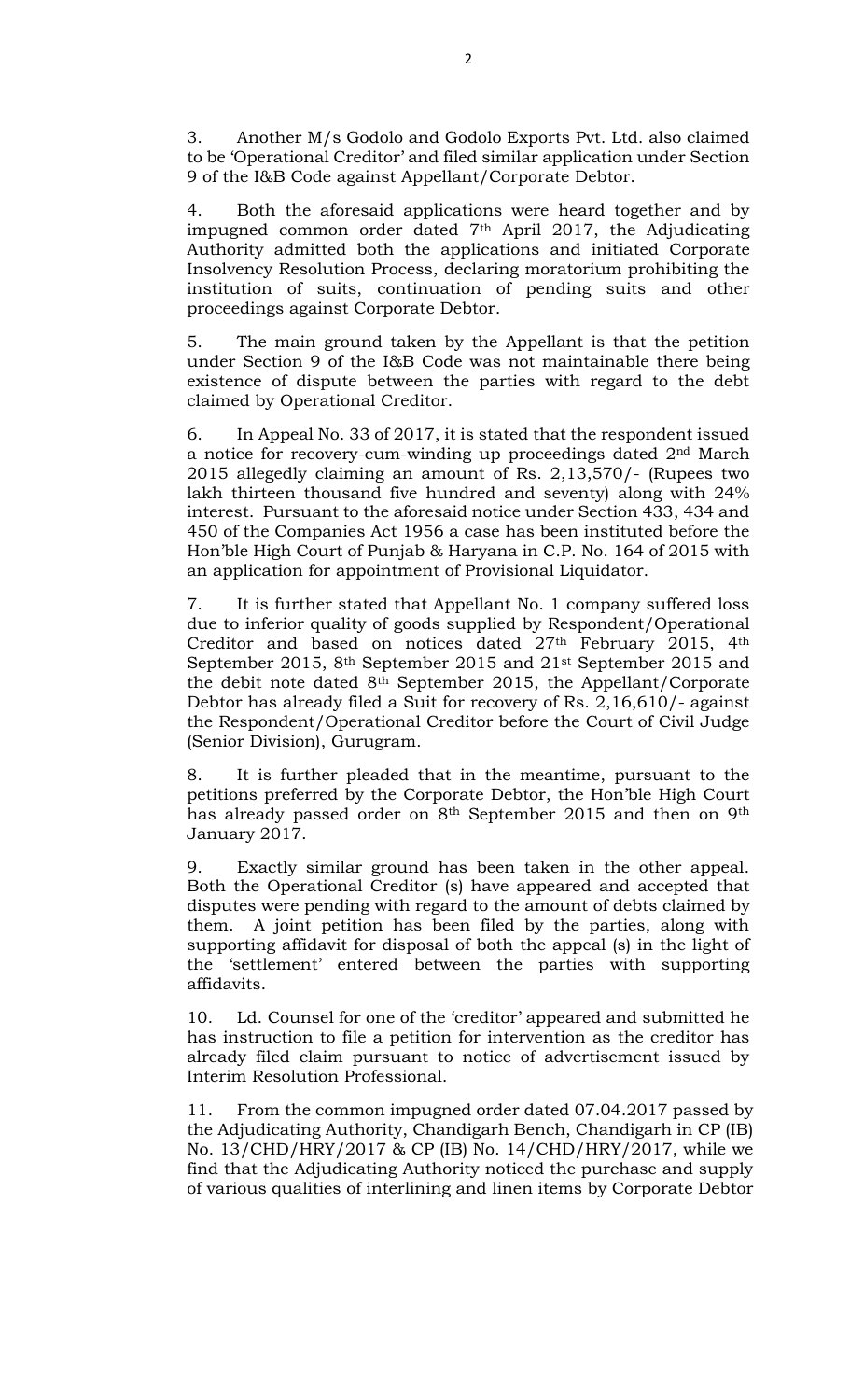worth Rs.2,13,500 (Rupees two lakh thirteen thousand five hundred only) from one of the Operational Creditor, the Adjudicating Authority also noticed that a legal notice dated 2nd March 2015 was issued under Section 433 read with Section 434 of the Companies Act, 1956 for payment of the amount. The Adjudicating Authority further noticed that a letter dated 4.9.2015 was written by the Corporate Debtor raising the dispute about "quality of goods being inferior and poor quality" and for failure to make payment, a Company Petition No. 164 of 2015 for winding up was filed by the Operational Debtor which is pending before the Punjab & Haryana High Court since 28th August, 2015. The Adjudicating Authority further noticed the order of the Hon'ble High Court dated 6.9.2016 wherein the Hon'ble High Court noticed the question of maintainability of the winding up petition filed by Corporate Debtor in view of the pendency of matter before the Board for Industrial & Financial Reconstruction (hereinafter referred to as BIFR). In such background, the Operational Creditor withdrew the winding up petition.

12. In relation to the other case, the Adjudicating Authority noticed that the purchase orders were given by the Corporate Debtor from time to time with the condition that the payment will be made within sixty days of delivery. The invoices, 32 in number, show that out of total amount of Rs.16,09,152/- (Rupees sixteen lakh nine thousand one hundred and fifty-two only), amount payable is Rs.12,49,307.50 paise (Rupees twelve lakh forty-nine thousand three hundred and seven and paise fifty only). The due date of payment against each invoices were mentioned and it was clearly mentioned in the invoices, that the defects/shortage/rate difference have to be notified in writing by the Corporate Debtor. The Corporate Debtor paid a sum of Rs. 80,473.50 (Rupees eighty thousand four hundred and seventy-three and paise fifty only) on 26.2.2015 and balance outstanding amount of Rs.11,68,834/- (Rupees eleven lakh sixty eighty thousand eight hundred and thirty-four) along with interest was not paid. When the notice for winding up was issued, the Corporate Debtor raised the question of quality of goods and alleged inferior quality in the letter dated 21.9.2015.

13. However, all the aforesaid stand taken by the Corporate Debtor about the objections as were raised earlier in proceeding under Section 433 of the Companies Act, 1956 and inferior quality of materials supplied by Operational Creditor was not accepted by the Ld. Adjudicating Authority for the following reasons: -

*"29. Therefore, the dispute relating to quality of goods and service would also be included in the said definition. The question basically is whether raising this dispute in the Notice dated 27.9.2015 more than one year after the last transaction is covered within the scope of the term 'dispute', especially when the recourse to the recovery of the outstanding amount by filing a civil suit seems to have been taken just at the time of sending reply to the demand notice under Section 8 of the 'Code" in February, 2017."*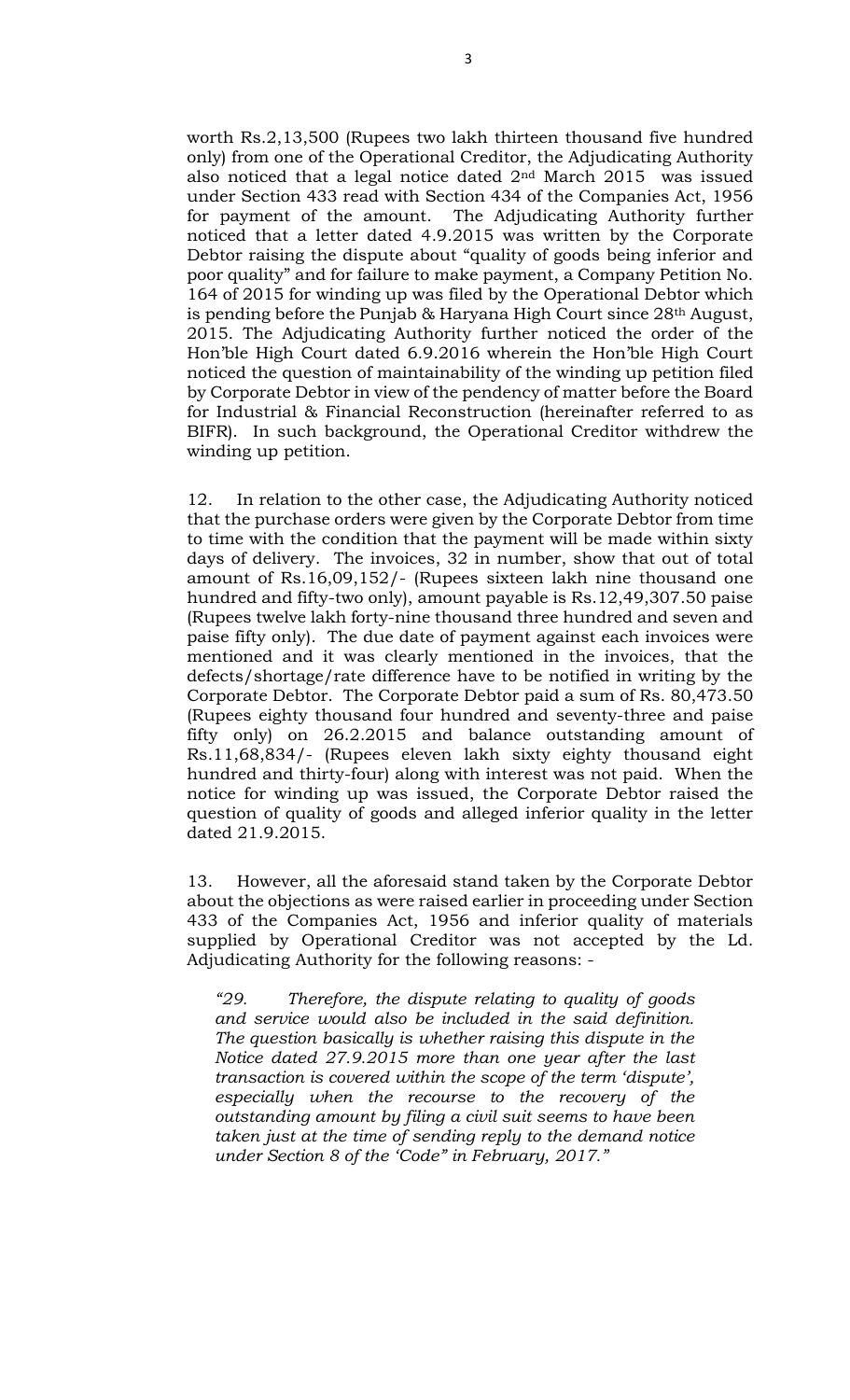14. From the impugned order dated 7<sup>th</sup> April 2017, we find that the Adjudicating Authority relied on the decision of the Punjab & Haryana High Court in "*Max India Limited vs Unicoat Tapes (P) CP No. 99 of 1994 decided on 4.7.1997*" to find out the meaning of '*dispute*', though we find specific definition of '*dispute*' has been defined under sub-Section (6) of Section 5 of the I&B Code.

15. In the present case the Respondents have accepted that disputes were pending prior to issuance of notice under Section 8 of I&B Code. Apart from aforesaid admitted position, we find that since 2015 there was a dispute raised by the Appellant (s)/ Corporate Debtor (s) about quality of goods.

16. The question as to what does '*dispute*' and '*existence of dispute'* means for the purpose of maintaining a petition for Corporate Insolvency Resolution Process under Section 9 of I&B Code was considered by this Appellate Tribunal in "*Kirusa Software Private Ltd. v. Mobilox Innovations Private Limited in Company Appeal (AT) (Insolvency) 6 of 2017*" by its judgment dated 24<sup>th</sup> May 2017 while noticed the different provisions of the I&B Code, including the meaning of '*dispute'* as defined in sub-section (6) of Section 5 and the sentence "*existing of a dispute, if any "and" record of pendency of suit or arbitration proceeding"* as defined in sub-section (2) of Section 8 and Section 9 of the I&B Code respectively and held as follows: -

*"17. For the purposes of Part II only of the Code, some terms/words have been defined.*

*Sub Section (6) of Section 5 defines "dispute", to include, unless the context otherwise requires, a dispute pending in any suit or arbitration proceedings relating to:*

*(a) existence of amount of the debt;*

*(b) quality of good or service;*

*(c) breach of a representation or warranty.*

*The definition of "dispute" is "inclusive" and not "exhaustive". The same has to be given wide meaning provided it is relatable to the existence of the amount of the debt, quality of good or service or breach of a representation or warranty.*

*18. Once the term "dispute" is given its natural and ordinary meaning, upon reading of the Code as a whole, the width of "dispute" should cover all disputes on debt, default etc. and not be limited to only two ways of disputing a demand made by the operational creditor, i.e. either by showing a record of pending suit or by showing a record of a pending arbitration.*

*The intent of the Legislature, as evident from the definition of the term "dispute", is that it wanted the same to be illustrative (and not exhaustive). If the intent of the Legislature was that a demand by an operational creditor can be disputed only by showing a record of a suit or arbitration proceeding, the definition of dispute would have simply said dispute means a dispute pending in Arbitration or a suit. "*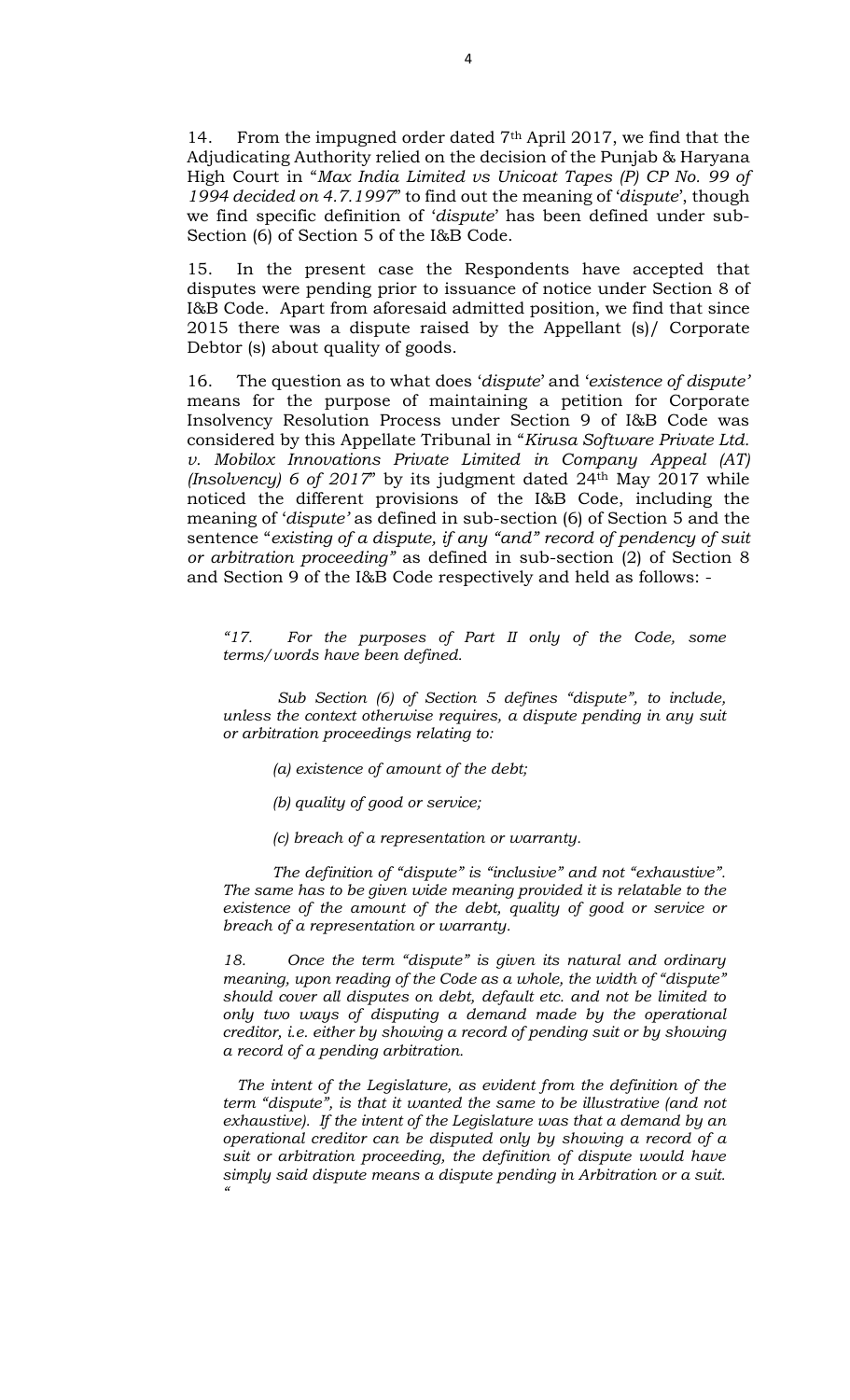*"21. Admittedly in sub-section (6) of Section 5 of the 'I & B Code', the Legislature used the words 'dispute includes a suit or arbitration proceedings'. If this is harmoniously read with Section (2) of Section 8 of the 'I & B Code', where words used are 'existence of a dispute, if any, and record of the pendency of the suit or arbitration proceedings,' the result is disputes, if any, applies to all kinds of disputes, in relation to debt and default. The expression used in sub-section (2) of Section 8 of the 'I & B Code' 'existence of a dispute, if any,' is disjunctive from the expression 'record of the pendency of the suit or arbitration proceedings'. Otherwise, the words 'dispute, if any', in sub-section (2) of Section 8 would become surplus usage.*

*22. Sub-section (2) of Section 8 of the 'I & B Code' cannot be read to mean that a dispute must be pending between the parties prior to the notice of demand and that too in arbitration or a civil court. Once parties are already before any judicial forum/authority for adjudication of disputes, notice becomes irrelevant and such an interpretation renders the expression 'existence of a dispute, if any,' in sub-section (2) of Section 8 itiose."*

*"25. The true meaning of sub-section (2)(a) of Section 8 read with sub-section (6) of Section 5 of the 'I & B Code' clearly brings out the intent of the Code, namely the Corporate Debtor must raise a dispute with sufficient particulars. And in case a dispute is being raised by simply showing a record of dispute in a pending arbitration or suit, the dispute must also be relatable to the three conditions provided under sub-section (6) of Section 5 (a)-(c) only. The words 'and record of the pendency of the suit or arbitration proceedings' under subsection (2)(a) of Section 8 also make the intent of the Legislature clear that disputes in a pending suit or arbitration proceeding are such disputes which satisfy the test of sub-section (6) of Section 5 of the 'I & B Code' and that such disputes are within the ambit of the expression, 'dispute, if any'. The record of suit or arbitration proceeding is required to demonstrate the same, being pending prior to the notice of demand under sub-section 8 of the 'I & B Code'.*

*26. It is a fundamental principle of law that multiplicity of proceedings is required to be avoided. Therefore, if disputes under sub-section (2)(a) of Section 8 read with sub-section (6) of Section 5 of the 'I & B Code' are confined to a dispute in a pending suit and arbitration in relation to the three classes under sub-section (6) of Section 5 of the 'I & B Code', it would violate the definition of operational debt under sub-section (21) of Section 3 of the 'I & B Code' and would become inconsistent thereto, and would bar Operational Creditor from invoking Sections 8 and 9 of the Code.*

*27. Sub-section (6) of Section 5 read with sub-section (2)(a) of Section 8 also cannot be confined to pending arbitration or a civil suit. It must include disputes pending before every judicial authority including mediation, conciliation etc. as long there are disputes as to existence of debt or default etc., it would satisfy sub-section (2) of Section 8 of the 'I & B Code'. "*

*"31. The dispute under I&B Code, 2016 must relate to specified nature in clause (a), (b) or (c) i.e. existence of amount of debt or quality of goods or service or breach of representation or warranty. However, it is capable of being discerned not only from in a suit or arbitration from any document related to it. For example, the 'operational*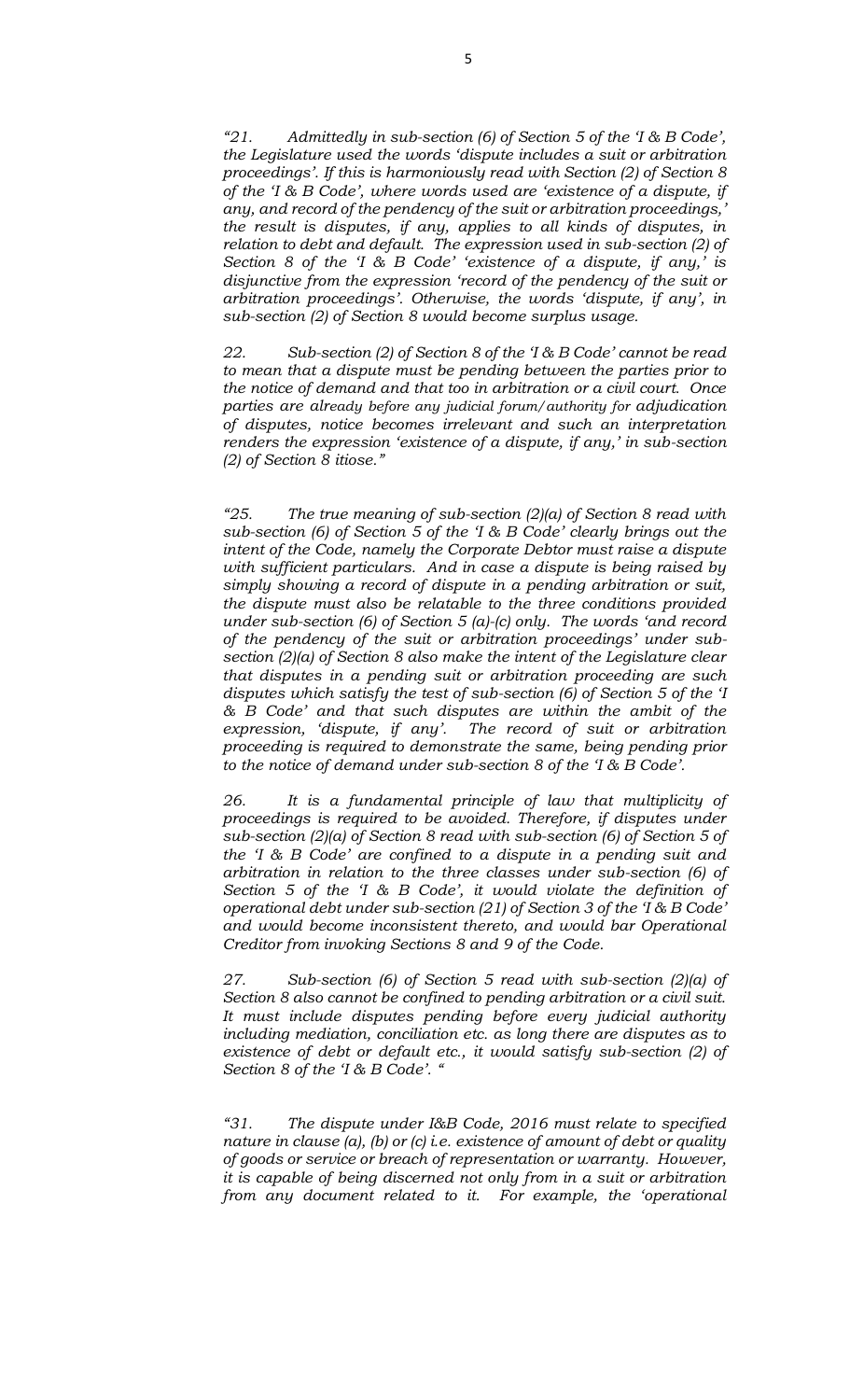*creditor' has issued notice under Code of Civil Procedure Code, 1908 prior to initiation of the suit against the operational creditor which is disputed by 'corporate debtor. Similarly notice under Section 59 of the Sales and Goods Act if issued by one of the party, a labourer/employee who may claim to be operation creditor for the purpose of Section 9 of I&B Code, 2016 may have raised the dispute with the State Government concerning the subject matter i.e. existence of amount of debit and pending consideration before the competent Government. Similarly, a dispute may be pending in a Labour Court about existence of amount of debt. A party can move before a High Court under writ jurisdictions against Government, corporate debtor (public sector undertaking). There may be cases where one of the party has moved before the High Court under Section 433 of the Companies Act, 1956 for initiation of liquidation proceedings against the corporate debtor and dispute is pending. Similarly, with regard to quality of foods, if the 'corporate debtor' has raised a dispute, and brought to the notice of the 'operational creditor' to take appropriate step, prior to receipt of notice under sub-section (1) of Section 8 of the 'I & B Code', one can say that a dispute is pending about the debt. Mere raising a dispute for the sake of dispute, unrelated or related to clause (a) or (b) or (c) of Sub-section (6) of Section 5, if not raised prior to application and not pending before any competent court of law or authority cannot be relied upon to hold that there is a 'dispute' raised by the corporate debtor. The scope of existence of 'dispute', if any, which includes pending suits and arbitration proceedings cannot be limited and confined to suit and arbitration proceedings only. It includes any other dispute raised prior to Section 8 in this in relation to clause (a) or (b) or (c) of sub-section (6) of Section 5. It must be raised in a court of law or authority and proposed to be moved before the court of law or authority and not any got up or malafide dispute just to stall the insolvency resolution process."*

17. In the present case, we find that the Appellants/ Corporate Debtor in both the cases have already raised dispute relating to quality of goods which culminated into pendency of Company Petition before the Punjab & Haryana High Court, no matter whether it was withdrawn, we hold that the dispute as raised by the Appellants/Corporate Debtor fall within the ambit of expression "*dispute, if any*" as defined under sub-section (6) of Section 6 of the I&B Code and also within he ambit of expression '*existence of a dispute, if any*" as mentioned under sub-Section (2) of Section 8 of I&B Code. The aforesaid fact has also been admitted by both the Respondents.

18. In view of the fact that we have given a specific finding merit, we have not taken notice of *'agreement, if any reached between the parties'* as brought on record for determination of the issue.

19. For the reason aforesaid, the impugned common order dated 7<sup>th</sup> April 2017 passed by the Adjudicating Authority, Chandigarh Bench in Company Petition (IB) No. 13/Chd/Hry/2017 and in Company Petition (IB) No. 14/Chd/Hry/2017 cannot be upheld and the same is accordingly set aside. In effect the appointment of Interim Resolution Professional (s), order declaring moratorium, freezing of account and all other order passed by Adjudicating Authority pursuant to impugned order and action taken by the Interim Resolution Professional, including the advertisement published in the